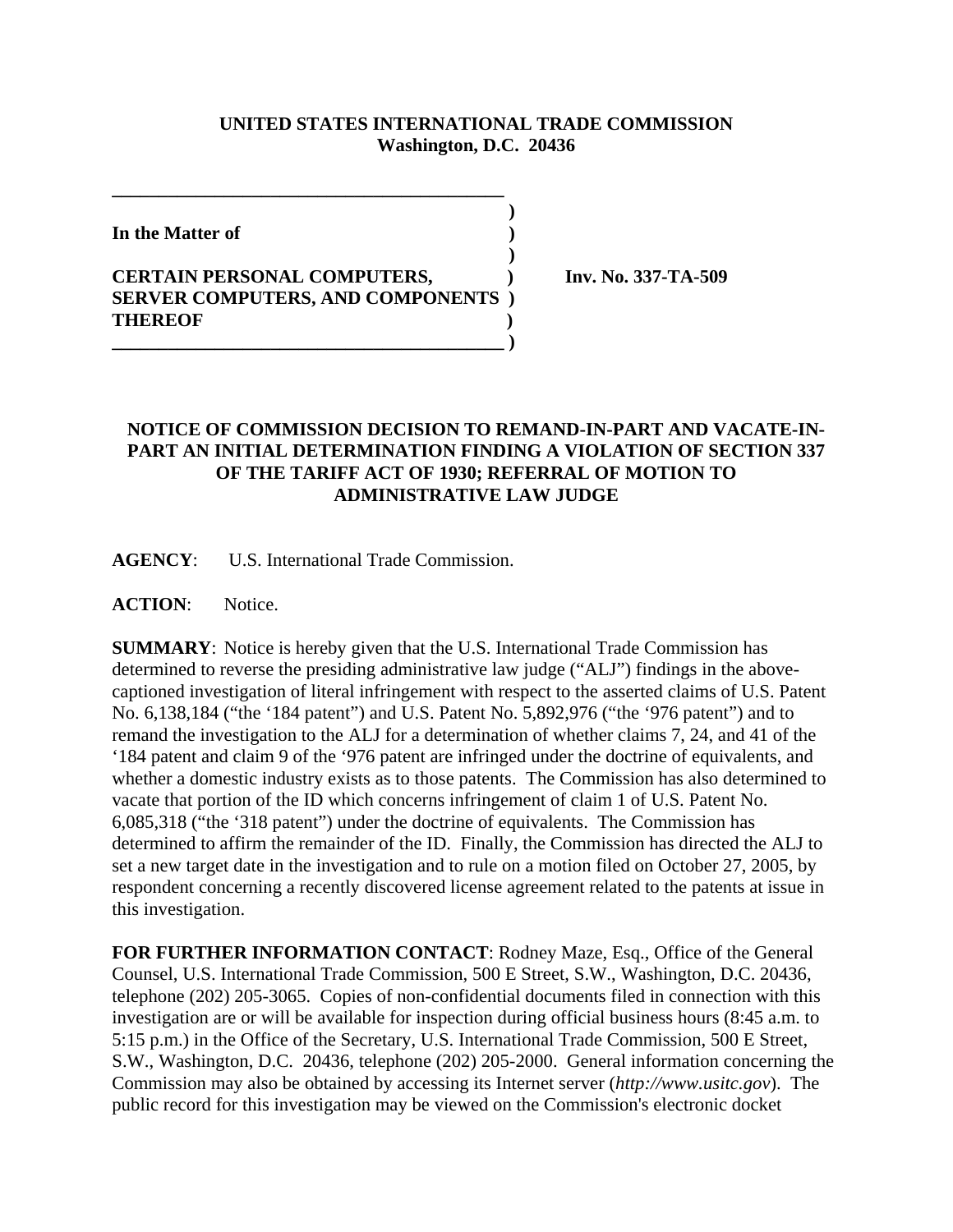(EDIS) at *http://edis.usitc.gov*. Hearing-impaired persons are advised that information on this matter can be obtained by contacting the Commission's TDD terminal on (202) 205-1810.

**SUPPLEMENTARY INFORMATION**: This investigation was instituted by the Commission on June 7, 2004, based on a complaint filed by Hewlett-Packard Development Company, L.P. of Houston, Texas and Hewlett-Packard Company of Palo Alto, California (collectively "HP"). 69 *Fed. Reg*. 31844 (June 7, 2004). The complainants alleged violations of section 337 of the Tariff Act of 1930, 19 U.S.C. § 1337, in the importation and sale of certain personal computers, server computers, and components thereof, by reason of infringement of seven U.S. patents. The complainants named Gateway, Inc. of Poway, California (Gateway) as the only respondent. Claim 1 of U.S. Patent No. 5,737,604, claims 1, 3, 4, 6-8, 18, 20, 21, 23-25, 35, 37, 38, and 40- 42 of the '184 patent, claim 9 of the '976 patent, and claim 1 of the '318 patent remain at issue in this investigation.

On May 24, 2005, the ALJ issued an ID (Order No. 45) extending the target date of the investigation by three months or until December 8, 2005. No party petitioned for review of the ID. The Commission has determined not to review this ID.

On August 8, 2005, the ALJ issued his final ID on violation and his recommended determination on remedy and bonding. The final ID incorporates by reference Order No. 15 setting forth the ALJ's construction of the claim terms at issue in this investigation. The ALJ found a violation of section 337 by reason of infringement of claims 7, 24, and 41 of the '184 patent and claim 9 of the '976 patent. He found all other asserted claims of the '184 and '976 patents to be invalid. The ALJ did not find a violation of section 337 with respect to the other two patents. Petitions for review were filed by HP, Gateway, and the Commission investigative attorney (IA) on August 18, 2005.

On August 23, 2005, the Commission issued a notice indicating that it had determined to extend the deadline for determining whether to review the final ID by 14 days, *i.e.*, from September 22, 2005, until October 6, 2005. On August 25, 2005, all parties filed responses to the petitions. On October 6, 2005, the Commission issued a notice indicating that it had determined to extend the deadline for determining whether to review the final ID by 8 days, *i.e.*, from October 6, 2005, until October 14, 2005.

On October 20, 2005, the Commission issued a notice indicating that it had determined to review the final ID in its entirety. 70 *Fed. Reg.* 61157 (October 20, 2005). In connection with its review, the Commission requested written submissions on the issues under review and the issues of remedy, the public interest, and bonding. On October 27, 2005, Gateway filed a motion to stay the Commission's review of the ID and remand to the ALJ for additional findings concerning a license agreement related to the patents at issue in this investigation. On November 7, 2005, HP and the IA filed separate responses to Gateway's motion.

Having examined the record of this investigation, including the final ID and the submissions of the parties, the Commission has determined to reverse the ALJ's finding of literal